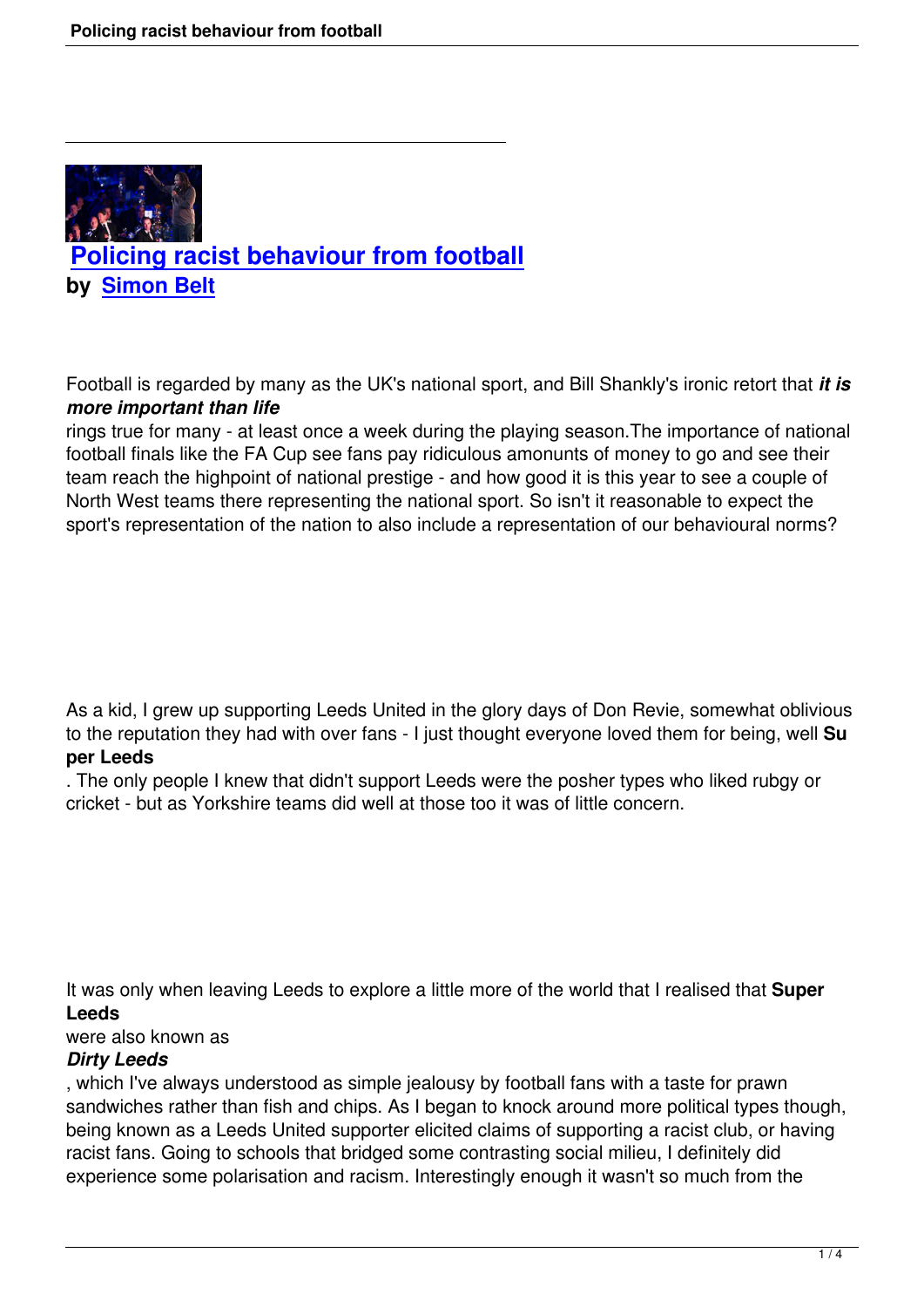children who played or supported football as they seemed more relaxed about their friends and socialising across social groups. And yet it was the association with

## **Leeds United**

rather than Yorkshire Cricket Club (with their Yorkshire born player criteria) that drew the ire from the politicos I knocked around with. As I didn't supported Leeds for any political reason, I just thought focussing on some of their fans' beliefs or behaviour was off target, and suggesting I disown the club of my childhood or stop others supporting them was bizarre. If anything it encouraged me to take politics rather more seriously and not be so distracted by football - as politics really is not a matter of life or death.

Now, whilst football fans have always been herded about by the police for as long as I can remember, what appears to be a recent development is the increasingly personalised focus on policing the behaviour individual footbal fans. With all seater stadiums, closer integration of stewards into policing and cctv that can monitor the personal speech and gestural behaviour of fans at matches, there is no much greater scrutiny of what's said and done, with fans facing lifetime bans from grounds without any criminal prosecutions or charges being made. The role of institutions surrounding football has shifted to the management of this public space around some very dubious criteria. Fans aren't the only people being scrutinised in the sport now though, as we post match comments increasingly focussing on allegations of the racist behaviour or speech of playersas well as the fans.

Today though sees this process is cranked up another notch with the first meeting of **FIFA**'s new ' *t*

### *askforce against racism and discrimination*

' and will present its initial findings at FIFA's annual congress on 30-31 May. Fifa president Sepp Blatter said of the taskforce: "We have to work on two fronts. First on education, and for that Fifa has a fantastic network through its 209 member associations. But besides that, we also need to have stronger sanctions. We have seen that fines achieve little, but point deductions and exclusion from competitions could be more effective measures. We will now have a task force with experts in this area who I am sure will help us achieve our objective of kicking discrimination and racism out of football."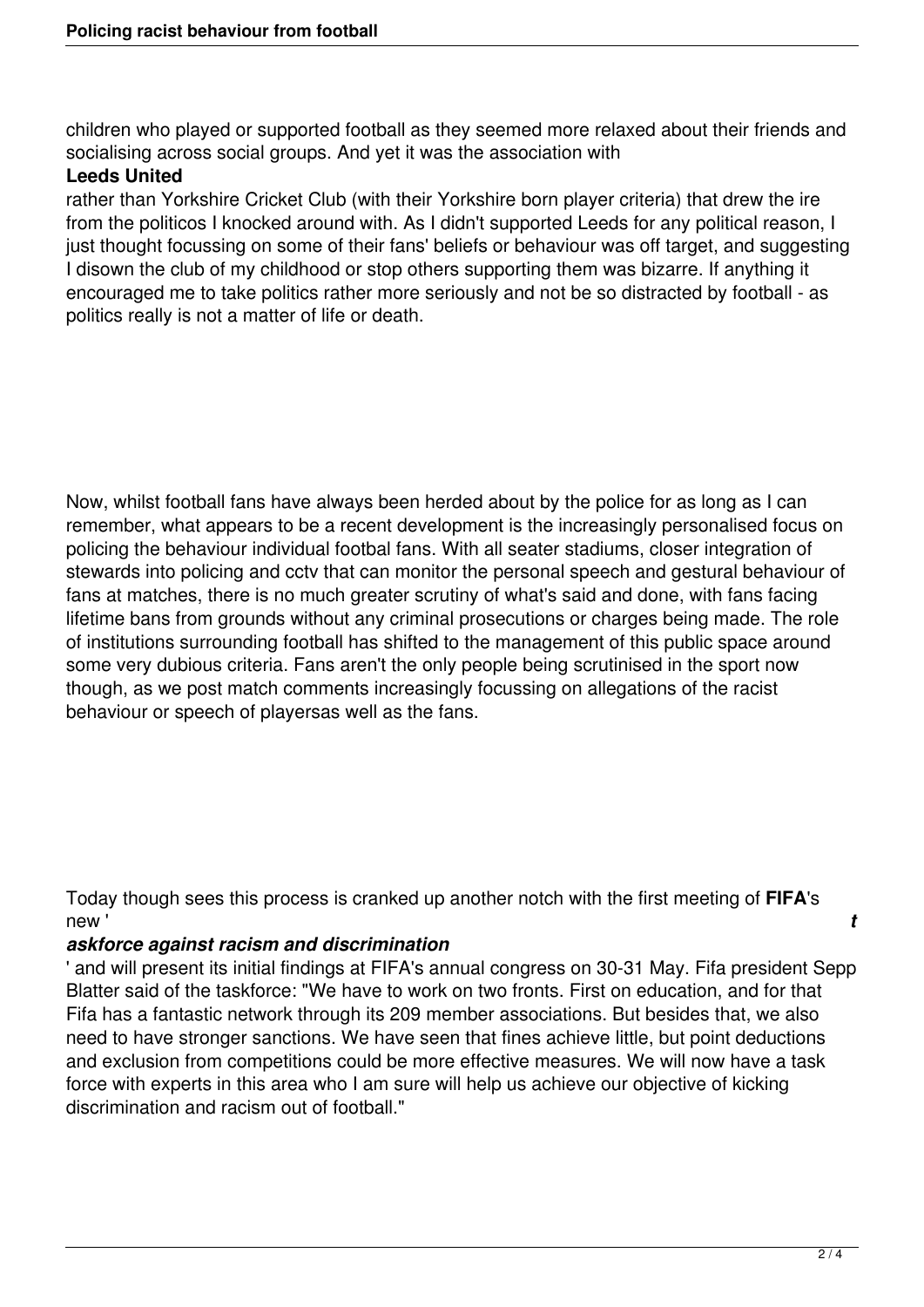As someone who enjoys watching football, I don't see that this will enhance the sport. Surely the sport should be managed around the rules of the game and what goes on in the heads of the players or the fans should be of no concern to the outcome of two teams playing to win, subject to the rules of the game. Adding the impact of the fans to a team sport, means incidental behavioural activities or ideas expressed by the fans of opposing teams will increasingly become a focus, detracting from the on pitch game. With racism officially defined by the actual or potential hurt experienced by the victim, there's a whole can or worms being opened up for the sport. This extension of the contest between two teams to include the behaviour of their fans off the pitch is increasingly justified as a matter of employment law and the need to provide a safe environment for footballers to work in. Not only will we have more pantomime of players threatening to walk off the pitch for health and safety reasons, but we're quite likely to have match officials walking off because their parentage is questioned openly at work. Football is historically a release from work, a place for fans to let off steam and have banter like nowhere else, so focussing it around the employment rights of players rather than the fans is going to reshape the game profoundly.

As for the politics of it all, well be careful what you wish for as we could well end up with both politics and sport becoming a right of mess. If politicians give up contesting big ideas, and retreat from the public sphere into managerial committees, professional finger pointers to tell us how to behave, and hands-off agencies more designed to avoid accountability than liberating management, we're more likely to get a personality led two fingers to politics than better governance. Do we really want more of the **Boris** and **UKIP** types? They are entertaining, sort of, but really some coherent and strident politics in the political sphere would surely be better.

Yes, I know politics isn't flavour of the month, but having our guardians of sport decide what constitutes politics and how we should behave in public is surely only going to make politics an even harder task for those who take it seriously and think it matters more than sport. Handing politics over to the numpties who have enough trouble organising a comedy act at a sporting awards ceremony is asking for trouble. I mean get this. The **PFA** (Professional Footballers Association) awards ceremony last weekend invited a popular American black comedian **Reginald D Hunter**

, presumably to show how worldly wise they are. I know comedy acts aren't the same as politics and that's why they're comedians and not politicians, and that the PFA really shouldn't reduce politics to the banal and formulaic, and most other people know that. That's just the point